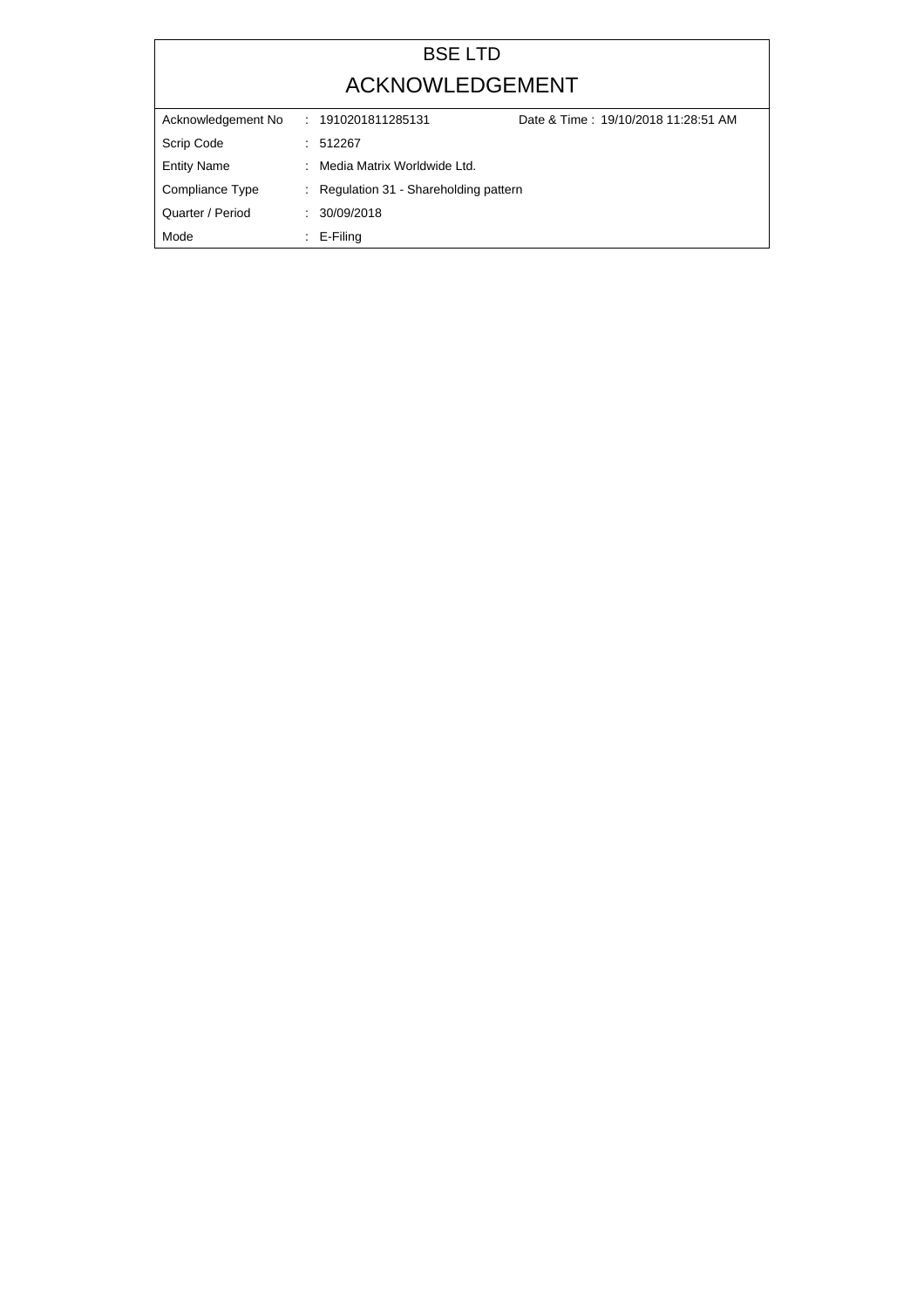| General information about company                                                          |                             |  |  |  |
|--------------------------------------------------------------------------------------------|-----------------------------|--|--|--|
| Scrip code                                                                                 | 512267                      |  |  |  |
| NSE Symbol                                                                                 |                             |  |  |  |
| <b>MSEI</b> Symbol                                                                         |                             |  |  |  |
| <b>ISIN</b>                                                                                | INE200D01020                |  |  |  |
| Name of the company                                                                        | Media Matrix Worldwide Ltd. |  |  |  |
| Whether company is SME                                                                     | N <sub>0</sub>              |  |  |  |
| Class of Security                                                                          | <b>Equity Shares</b>        |  |  |  |
| Type of report                                                                             | Quarterly                   |  |  |  |
| Quarter Ended / Half year ended/Date of Report (For Prelisting / Allotment)                | 30-09-2018                  |  |  |  |
| Date of allotment / extinguishment (in case Capital Restructuring selected) / Listing Date |                             |  |  |  |
| Shareholding pattern filed under                                                           | Regulation $31(1)(b)$       |  |  |  |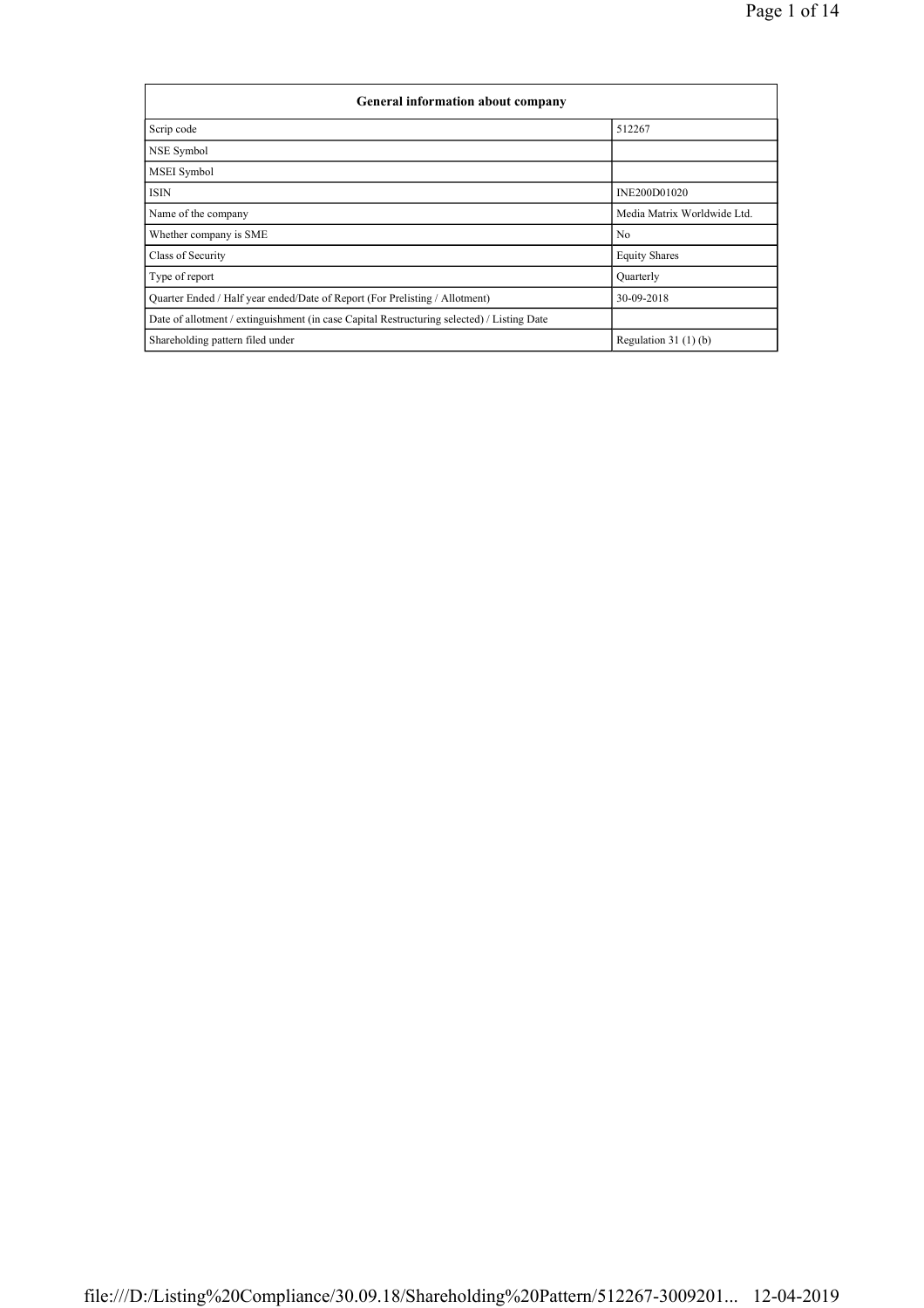|                |                                                                                           | <b>Declaration</b> |                                |                       |                            |
|----------------|-------------------------------------------------------------------------------------------|--------------------|--------------------------------|-----------------------|----------------------------|
| Sr.<br>No.     | Particular                                                                                | Yes/No             | Promoter and<br>Promoter Group | Public<br>shareholder | Non Promoter-Non<br>Public |
| $\mathbf{1}$   | Whether the Listed Entity has issued any partly paid up<br>shares?                        | N <sub>0</sub>     | N <sub>0</sub>                 | N <sub>0</sub>        | N <sub>0</sub>             |
| $\overline{2}$ | Whether the Listed Entity has issued any Convertible<br>Securities?                       | N <sub>0</sub>     | N <sub>0</sub>                 | No.                   | No                         |
| 3              | Whether the Listed Entity has issued any Warrants?                                        | N <sub>0</sub>     | N <sub>0</sub>                 | N <sub>0</sub>        | N <sub>0</sub>             |
| $\overline{4}$ | Whether the Listed Entity has any shares against which<br>depository receipts are issued? | N <sub>0</sub>     | N <sub>0</sub>                 | N <sub>0</sub>        | N <sub>0</sub>             |
| 5              | Whether the Listed Entity has any shares in locked-in?                                    | N <sub>0</sub>     | N <sub>0</sub>                 | No.                   | N <sub>0</sub>             |
| 6              | Whether any shares held by promoters are pledge or<br>otherwise encumbered?               | Yes                | Yes                            |                       |                            |
| $\overline{7}$ | Whether company has equity shares with differential<br>voting rights?                     | No                 | N <sub>0</sub>                 | N <sub>0</sub>        | N <sub>0</sub>             |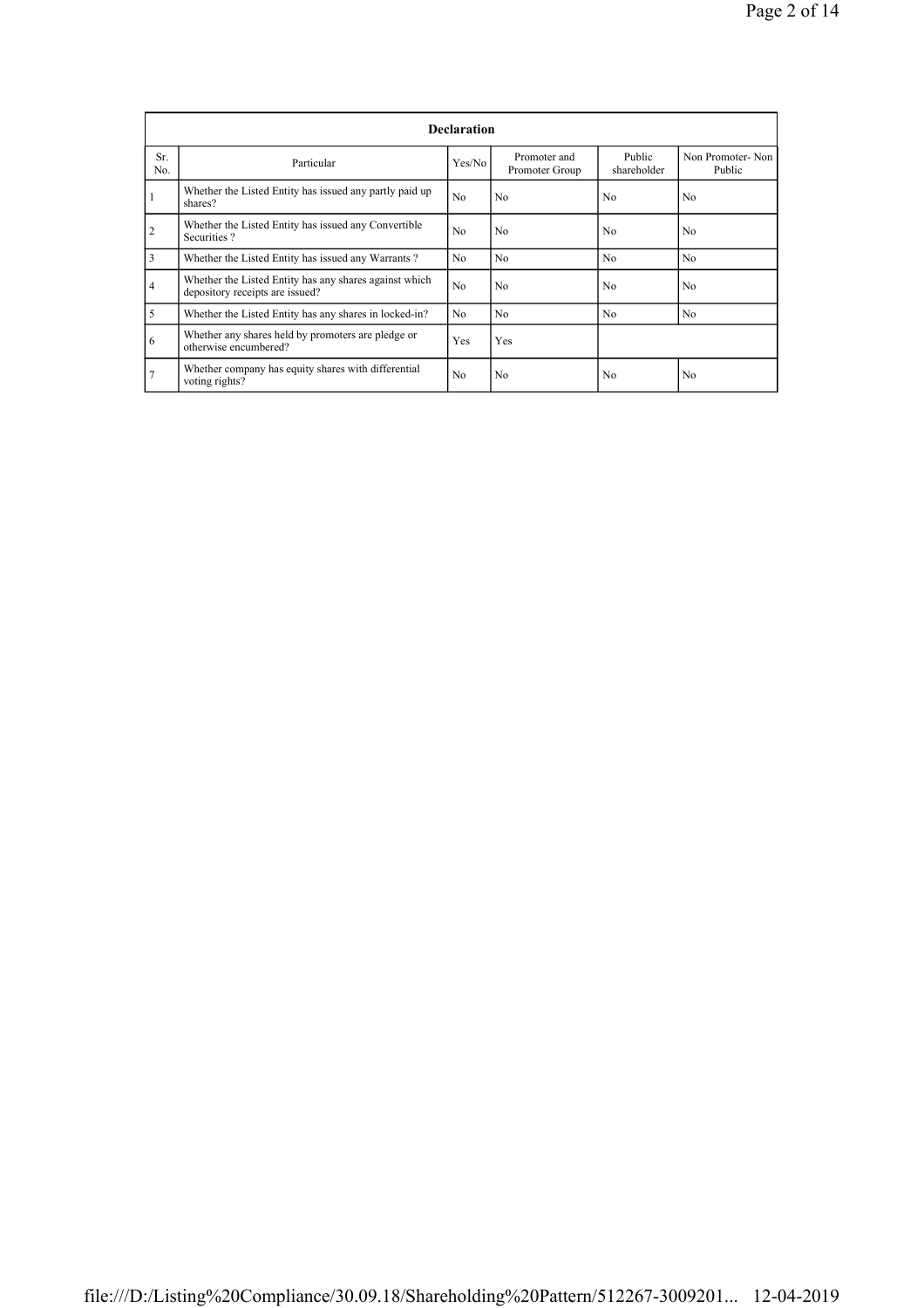|                 |                                           |                                  |                                  |                       |                          |                               | <b>Table I - Summary Statement holding of specified securities</b> |                    |                           |                                            |                       |
|-----------------|-------------------------------------------|----------------------------------|----------------------------------|-----------------------|--------------------------|-------------------------------|--------------------------------------------------------------------|--------------------|---------------------------|--------------------------------------------|-----------------------|
|                 | Category                                  |                                  | No. of fully                     | No.<br>Of<br>Partly   | No. Of<br>shares         | Total nos                     | Shareholding<br>as a $%$ of<br>total no. of<br>shares              | of securities (IX) |                           | Number of Voting Rights held in each class |                       |
| Category<br>(1) | of<br>shareholder                         | Nos. Of<br>shareholders<br>(III) | paid up<br>equity<br>shares held | paid-<br>up<br>equity | underlying<br>Depository | shares held<br>$(VII) = (IV)$ | <i>(calculated)</i><br>as per                                      |                    | No of Voting (XIV) Rights |                                            | Total as              |
|                 | (II)                                      |                                  | (IV)                             | shares<br>held<br>(V) | Receipts<br>(VI)         | $+(V)+(VI)$                   | SCRR,<br>1957) (VIII)<br>As a $%$ of<br>$(A+B+C2)$                 | Class eg: X        | Class<br>eg:y             | Total                                      | $a\%$ of<br>$(A+B+C)$ |
| (A)             | Promoter<br>&<br>Promoter<br>Group        | $\overline{\mathbf{3}}$          | 687759918                        |                       |                          | 687759918                     | 60.72                                                              | 687759918          |                           | 687759918                                  | 60.72                 |
| (B)             | Public                                    | 2967                             | 444982301                        |                       |                          | 444982301                     | 39.28                                                              | 444982301          |                           | 444982301                                  | 39.28                 |
| (C)             | Non<br>Promoter-<br>Non Public            |                                  |                                  |                       |                          |                               |                                                                    |                    |                           |                                            |                       |
| (C1)            | <b>Shares</b><br>underlying<br><b>DRs</b> |                                  |                                  |                       |                          |                               |                                                                    |                    |                           |                                            |                       |
| (C2)            | Shares held<br>by<br>Employee<br>Trusts   |                                  |                                  |                       |                          |                               |                                                                    |                    |                           |                                            |                       |
|                 | Total                                     | 2970                             | 1132742219                       |                       |                          | 1132742219                    | 100                                                                | 1132742219         |                           | 1132742219                                 | 100                   |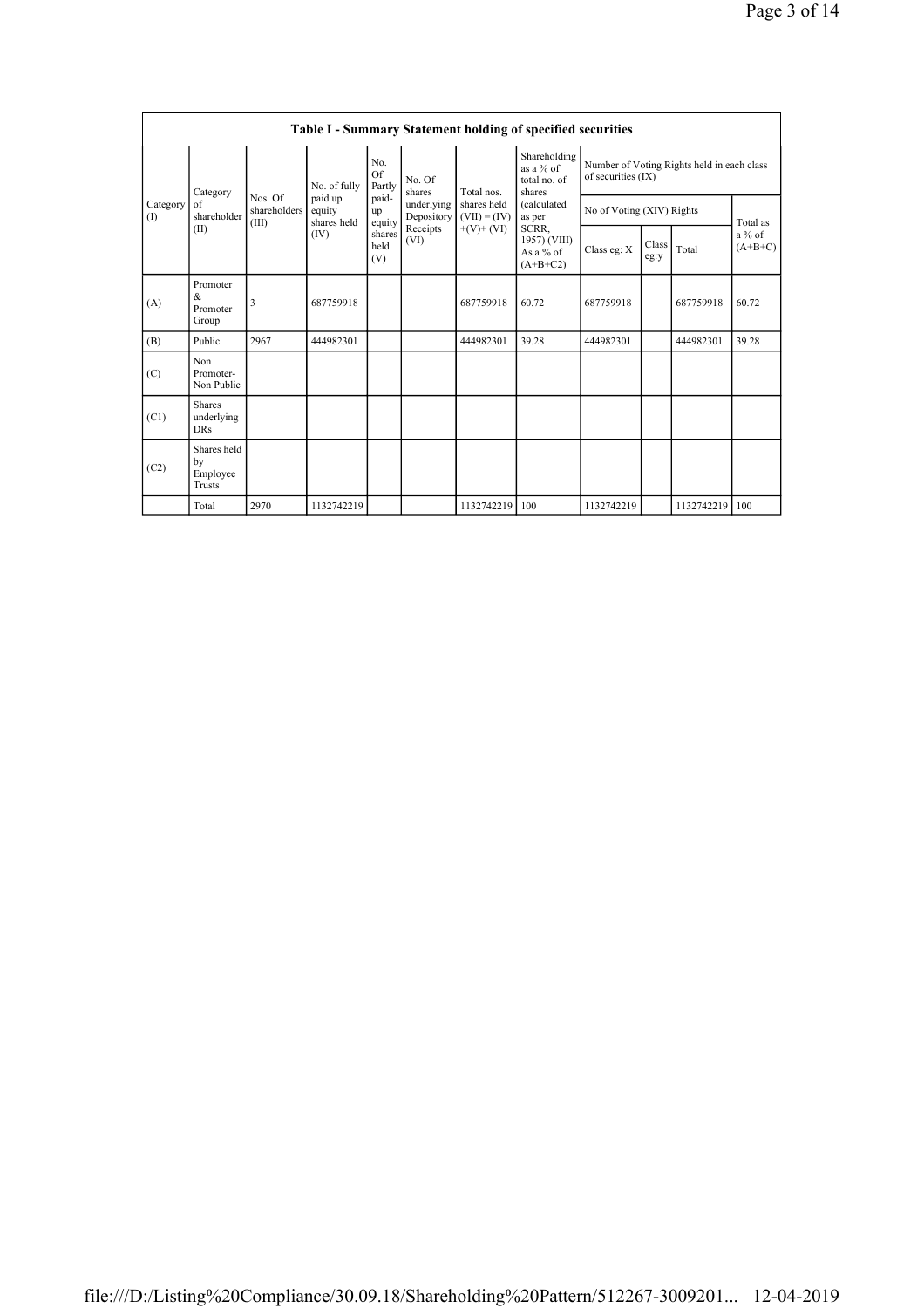|                 | <b>Table I - Summary Statement holding of specified securities</b>                                                                                                                                         |                                                                                                               |                         |                                                      |                                                                       |                                                       |                                           |                                                                  |      |                            |
|-----------------|------------------------------------------------------------------------------------------------------------------------------------------------------------------------------------------------------------|---------------------------------------------------------------------------------------------------------------|-------------------------|------------------------------------------------------|-----------------------------------------------------------------------|-------------------------------------------------------|-------------------------------------------|------------------------------------------------------------------|------|----------------------------|
|                 | Category of                                                                                                                                                                                                | No. Of<br><b>Shares</b><br>Underlying                                                                         | No. of<br><b>Shares</b> | No. Of<br><b>Shares</b><br>Underlying<br>Outstanding | Shareholding,<br>as a % assuming<br>full conversion<br>of convertible |                                                       | Number of<br>Locked in<br>shares (XII)    | Number of Shares<br>pledged or<br>otherwise<br>encumbered (XIII) |      | Number of<br>equity shares |
| Category<br>(I) | Underlying<br>shareholder<br>convertible<br>Outstanding<br>Outstanding<br>convertible<br>securities<br>(II)<br>Warrants<br>securities<br>and No. Of<br>$(X_i)$<br>Warrants<br>(X)<br>(Xi)(a)<br>Promoter & | securities (as a<br>percentage of<br>diluted share<br>capital) $(XI)=$<br>$(VII)+(X)$ As a<br>% of $(A+B+C2)$ | No.<br>(a)              | As a<br>$%$ of<br>total<br>Shares<br>held<br>(b)     | No. $(a)$                                                             | As a $\%$<br>of total<br><b>Shares</b><br>held<br>(b) | held in<br>dematerialized<br>form $(XIV)$ |                                                                  |      |                            |
| (A)             | Promoter<br>Group                                                                                                                                                                                          |                                                                                                               |                         |                                                      | 60.72                                                                 |                                                       |                                           | 60973587                                                         | 8.87 | 687759918                  |
| (B)             | Public                                                                                                                                                                                                     |                                                                                                               |                         |                                                      | 39.28                                                                 |                                                       |                                           |                                                                  |      | 444981894                  |
| (C)             | Non<br>Promoter-<br>Non Public                                                                                                                                                                             |                                                                                                               |                         |                                                      |                                                                       |                                                       |                                           |                                                                  |      |                            |
| (C1)            | <b>Shares</b><br>underlying<br><b>DRs</b>                                                                                                                                                                  |                                                                                                               |                         |                                                      |                                                                       |                                                       |                                           |                                                                  |      |                            |
| (C2)            | Shares held<br>by<br>Employee<br>Trusts                                                                                                                                                                    |                                                                                                               |                         |                                                      |                                                                       |                                                       |                                           |                                                                  |      |                            |
|                 | Total                                                                                                                                                                                                      |                                                                                                               |                         |                                                      | 100                                                                   |                                                       |                                           | 60973587                                                         | 5.38 | 1132741812                 |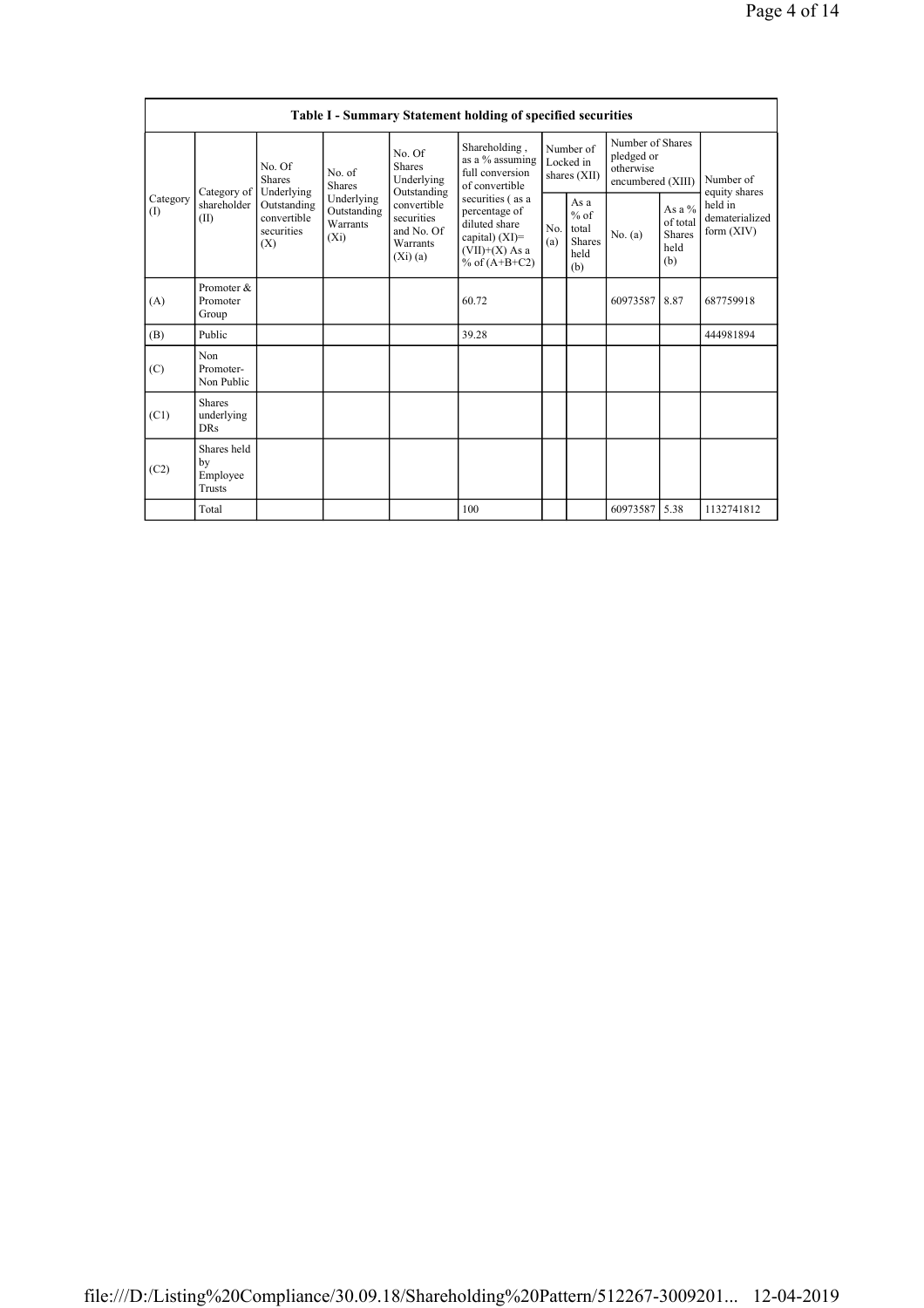|                                                                                                | Table II - Statement showing shareholding pattern of the Promoter and Promoter Group                                |                                  |                                  |                            |                          |                               |                                                     |                          |               |                                      |                                 |  |
|------------------------------------------------------------------------------------------------|---------------------------------------------------------------------------------------------------------------------|----------------------------------|----------------------------------|----------------------------|--------------------------|-------------------------------|-----------------------------------------------------|--------------------------|---------------|--------------------------------------|---------------------------------|--|
|                                                                                                |                                                                                                                     |                                  | No. of fully                     | No.<br><b>Of</b><br>Partly | No. Of<br>shares         | Total nos.                    | Shareholding<br>as a % of<br>total no. of<br>shares | class of securities (IX) |               | Number of Voting Rights held in each |                                 |  |
| Sr.                                                                                            | Category $\&$<br>Name of the<br>Shareholders (I)                                                                    | Nos. Of<br>shareholders<br>(III) | paid up<br>equity<br>shares held | paid-<br>up<br>equity      | underlying<br>Depository | shares held<br>$(VII) = (IV)$ | as per                                              | (calculated              |               | No of Voting (XIV) Rights            |                                 |  |
|                                                                                                |                                                                                                                     |                                  | (IV)                             | shares<br>held<br>(V)      | Receipts<br>(VI)         | $+(V)+(VI)$                   | SCRR,<br>1957) (VIII)<br>As a % of<br>$(A+B+C2)$    | Class eg: X              | Class<br>eg:y | Total                                | of<br>Total<br>Voting<br>rights |  |
| A                                                                                              | Table II - Statement showing shareholding pattern of the Promoter and Promoter Group                                |                                  |                                  |                            |                          |                               |                                                     |                          |               |                                      |                                 |  |
| (1)                                                                                            | Indian                                                                                                              |                                  |                                  |                            |                          |                               |                                                     |                          |               |                                      |                                 |  |
| (a)                                                                                            | Individuals/Hindu<br>undivided Family                                                                               | $\mathbf{1}$                     | 2326166                          |                            |                          | 2326166                       | 0.21                                                | 2326166                  |               | 2326166                              | 0.21                            |  |
| (d)                                                                                            | Any Other<br>(specify)                                                                                              | $\overline{\mathbf{c}}$          | 685433752                        |                            |                          | 685433752                     | 60.51                                               | 685433752                |               | 685433752                            | 60.51                           |  |
| Sub-Total<br>(A)(1)                                                                            |                                                                                                                     | 3                                | 687759918                        |                            |                          | 687759918                     | 60.72                                               | 687759918                |               | 687759918                            | 60.72                           |  |
| (2)                                                                                            | Foreign                                                                                                             |                                  |                                  |                            |                          |                               |                                                     |                          |               |                                      |                                 |  |
| Total<br>Shareholding<br>of Promoter<br>and<br>Promoter<br>Group $(A)=$<br>$(A)(1)+(A)$<br>(2) |                                                                                                                     | 3                                | 687759918                        |                            |                          | 687759918                     | 60.72                                               | 687759918                |               | 687759918                            | 60.72                           |  |
| B                                                                                              | Table III - Statement showing shareholding pattern of the Public shareholder                                        |                                  |                                  |                            |                          |                               |                                                     |                          |               |                                      |                                 |  |
| (1)                                                                                            | Institutions                                                                                                        |                                  |                                  |                            |                          |                               |                                                     |                          |               |                                      |                                 |  |
| (3)                                                                                            | Non-institutions                                                                                                    |                                  |                                  |                            |                          |                               |                                                     |                          |               |                                      |                                 |  |
| (a(i))                                                                                         | Individuals -<br>i.Individual<br>shareholders<br>holding nominal<br>share capital up<br>to Rs. 2 lakhs.             | 2648                             | 12521673                         |                            |                          | 12521673                      | 1.11                                                | 12521673                 |               | 12521673                             | 1.11                            |  |
| (a(ii))                                                                                        | Individuals - ii.<br>Individual<br>shareholders<br>holding nominal<br>share capital in<br>excess of Rs. 2<br>lakhs. | 28                               | 37580291                         |                            |                          | 37580291                      | 3.32                                                | 37580291                 |               | 37580291                             | 3.32                            |  |
| (b)                                                                                            | NBFCs registered<br>with RBI                                                                                        | $\mathbf{1}$                     | 500                              |                            |                          | 500                           | $\boldsymbol{0}$                                    | 500                      |               | 500                                  | $\boldsymbol{0}$                |  |
| (e)                                                                                            | Any Other<br>(specify)                                                                                              | 290                              | 394879837                        |                            |                          | 394879837                     | 34.86                                               | 394879837                |               | 394879837                            | 34.86                           |  |
| Sub-Total<br>(B)(3)                                                                            |                                                                                                                     | 2967                             | 444982301                        |                            |                          | 444982301                     | 39.28                                               | 444982301                |               | 444982301                            | 39.28                           |  |
| <b>Total Public</b><br>Shareholding<br>$(B)=(B)(1)+$<br>$(B)(2)+(B)$<br>(3)                    |                                                                                                                     | 2967                             | 444982301                        |                            |                          | 444982301                     | 39.28                                               | 444982301                |               | 444982301                            | 39.28                           |  |
| $\mathbf C$                                                                                    | Table IV - Statement showing shareholding pattern of the Non Promoter- Non Public shareholder                       |                                  |                                  |                            |                          |                               |                                                     |                          |               |                                      |                                 |  |
| Total<br>$(A+B+C2)$                                                                            |                                                                                                                     | 2970                             | 1132742219                       |                            |                          | 1132742219                    | 100                                                 | 1132742219               |               | 1132742219                           | 100                             |  |
| Total<br>$(A+B+C)$                                                                             |                                                                                                                     | 2970                             | 1132742219                       |                            |                          | 1132742219                    | 100                                                 | 1132742219               |               | 1132742219                           | 100                             |  |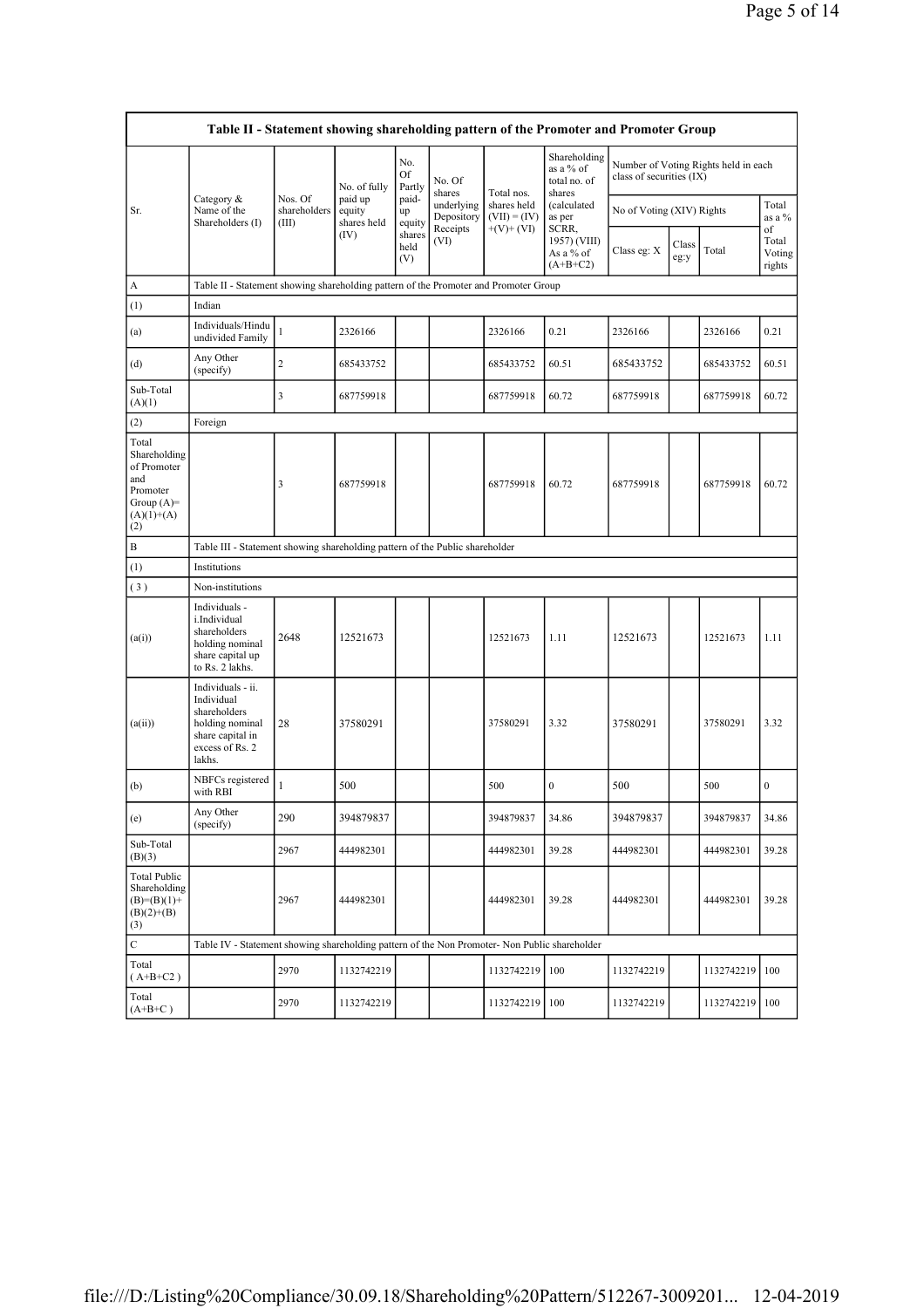|                                                                                             |                                                               |                                                                   |                                                                               |                                                                                                                     |                                        |                                                  |                                                            | Table II - Statement showing shareholding pattern of the Promoter and Promoter Group |                                                            |
|---------------------------------------------------------------------------------------------|---------------------------------------------------------------|-------------------------------------------------------------------|-------------------------------------------------------------------------------|---------------------------------------------------------------------------------------------------------------------|----------------------------------------|--------------------------------------------------|------------------------------------------------------------|--------------------------------------------------------------------------------------|------------------------------------------------------------|
|                                                                                             | No. Of<br><b>Shares</b>                                       | No. of                                                            | No. Of<br><b>Shares</b><br>Underlying                                         | Shareholding,<br>as a %<br>assuming full<br>conversion of<br>convertible                                            | Number of<br>Locked in<br>shares (XII) |                                                  | Number of Shares pledged or<br>otherwise encumbered (XIII) | Number of                                                                            |                                                            |
| Sr.                                                                                         | Underlying<br>Outstanding<br>convertible<br>securities<br>(X) | <b>Shares</b><br>Underlying<br>Outstanding<br>Warrants<br>$(X_i)$ | Outstanding<br>convertible<br>securities<br>and No. Of<br>Warrants<br>(Xi)(a) | securities (as a<br>percentage of<br>diluted share<br>capital) $(XI)$ =<br>$(VII)+(X)$ As a<br>$%$ of<br>$(A+B+C2)$ | No.<br>(a)                             | As a<br>$%$ of<br>total<br>Shares<br>held<br>(b) | No. (a)                                                    | As a % of total<br>Shares held (b)                                                   | equity shares<br>held in<br>dematerialized<br>form $(XIV)$ |
| A                                                                                           |                                                               |                                                                   |                                                                               | Table II - Statement showing shareholding pattern of the Promoter and Promoter Group                                |                                        |                                                  |                                                            |                                                                                      |                                                            |
| (1)                                                                                         | Indian                                                        |                                                                   |                                                                               |                                                                                                                     |                                        |                                                  |                                                            |                                                                                      |                                                            |
| (a)                                                                                         |                                                               |                                                                   |                                                                               | 0.21                                                                                                                |                                        |                                                  | $\mathbf{0}$                                               | $\mathbf{0}$                                                                         | 2326166                                                    |
| (d)                                                                                         |                                                               |                                                                   |                                                                               | 60.51                                                                                                               |                                        |                                                  | 60973587                                                   | 8.89562073972686                                                                     | 685433752                                                  |
| Sub-Total<br>(A)(1)                                                                         |                                                               |                                                                   |                                                                               | 60.72                                                                                                               |                                        |                                                  | 60973587                                                   | 8.87                                                                                 | 687759918                                                  |
| (2)                                                                                         | Foreign                                                       |                                                                   |                                                                               |                                                                                                                     |                                        |                                                  |                                                            |                                                                                      |                                                            |
| Total<br>Shareholding<br>of Promoter<br>and Promoter<br>Group $(A)=$<br>$(A)(1)+(A)$<br>(2) |                                                               |                                                                   |                                                                               | 60.72                                                                                                               |                                        |                                                  | 60973587                                                   | 8.87                                                                                 | 687759918                                                  |
| B                                                                                           |                                                               |                                                                   |                                                                               | Table III - Statement showing shareholding pattern of the Public shareholder                                        |                                        |                                                  |                                                            |                                                                                      |                                                            |
| (1)                                                                                         | Institutions                                                  |                                                                   |                                                                               |                                                                                                                     |                                        |                                                  |                                                            |                                                                                      |                                                            |
| (3)                                                                                         | Non-institutions                                              |                                                                   |                                                                               |                                                                                                                     |                                        |                                                  |                                                            |                                                                                      |                                                            |
| (a(i))                                                                                      |                                                               |                                                                   |                                                                               | 1.11                                                                                                                |                                        |                                                  |                                                            |                                                                                      | 12521266                                                   |
| (a(ii))                                                                                     |                                                               |                                                                   |                                                                               | 3.32                                                                                                                |                                        |                                                  |                                                            |                                                                                      | 37580291                                                   |
| (b)                                                                                         |                                                               |                                                                   |                                                                               | $\mathbf{0}$                                                                                                        |                                        |                                                  |                                                            |                                                                                      | 500                                                        |
| (e)                                                                                         |                                                               |                                                                   |                                                                               | 34.86                                                                                                               |                                        |                                                  |                                                            |                                                                                      | 394879837                                                  |
| Sub-Total<br>(B)(3)                                                                         |                                                               |                                                                   |                                                                               | 39.28                                                                                                               |                                        |                                                  |                                                            |                                                                                      | 444981894                                                  |
| <b>Total Public</b><br>Shareholding<br>$(B)= (B)(1) +$<br>$(B)(2)+(B)$<br>(3)               |                                                               |                                                                   |                                                                               | 39.28                                                                                                               |                                        |                                                  |                                                            |                                                                                      | 444981894                                                  |
| $\mathbf C$                                                                                 |                                                               |                                                                   |                                                                               | Table IV - Statement showing shareholding pattern of the Non Promoter- Non Public shareholder                       |                                        |                                                  |                                                            |                                                                                      |                                                            |
| Total<br>$(A+B+C2)$                                                                         |                                                               |                                                                   |                                                                               | 100                                                                                                                 |                                        |                                                  |                                                            |                                                                                      | 1132741812                                                 |
| Total<br>$(A+B+C)$                                                                          |                                                               |                                                                   |                                                                               | 100                                                                                                                 |                                        |                                                  | 60973587                                                   | 5.38                                                                                 | 1132741812                                                 |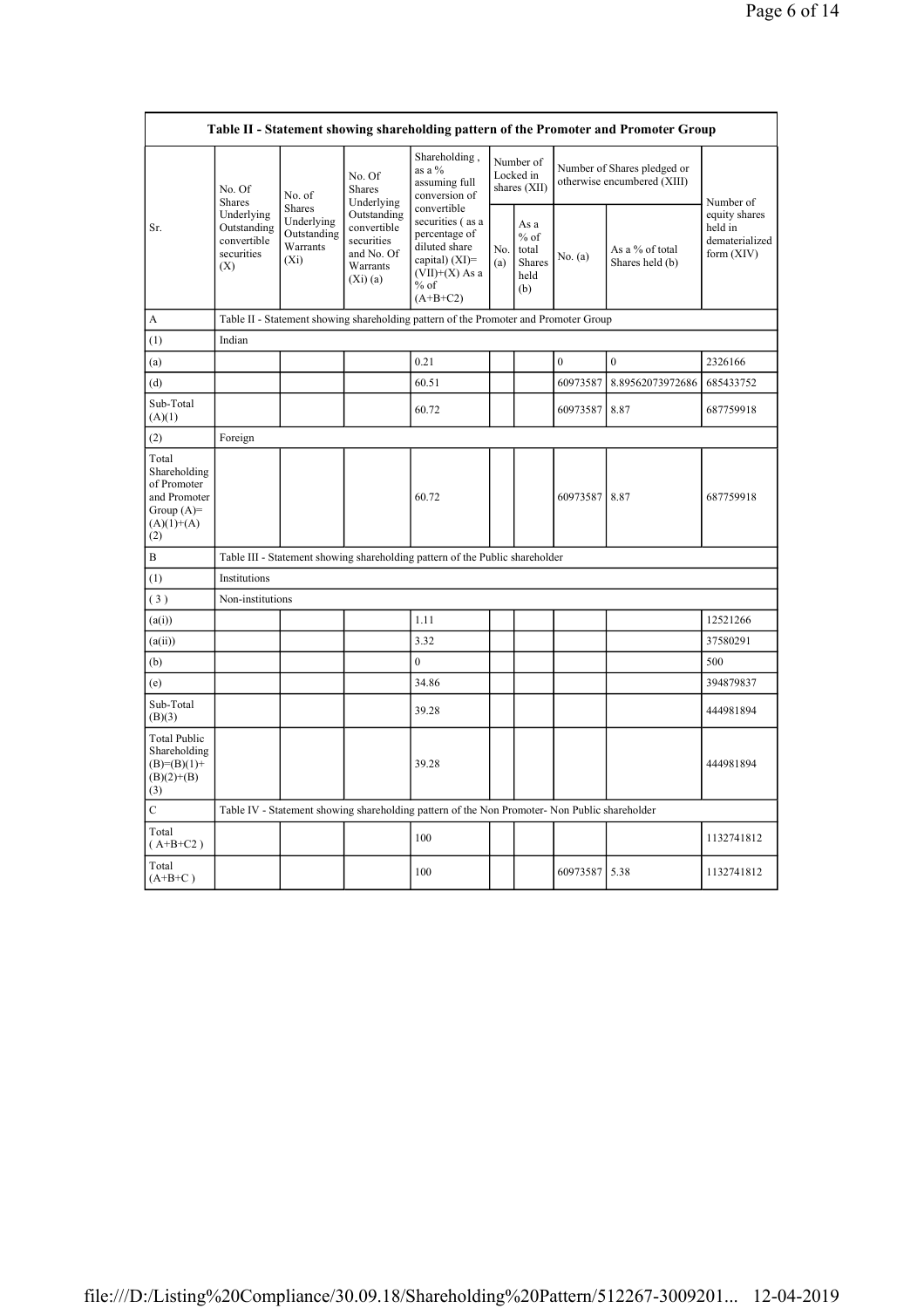|                                                                                                                                                                                              | Individuals/Hindu undivided Family                            |                       |
|----------------------------------------------------------------------------------------------------------------------------------------------------------------------------------------------|---------------------------------------------------------------|-----------------------|
| Searial No.                                                                                                                                                                                  | 1                                                             |                       |
| Name of the<br>Shareholders (I)                                                                                                                                                              | MAHENDRA NAHATA                                               | Click here to go back |
| PAN(II)                                                                                                                                                                                      | AAOPN6698M                                                    | Total                 |
| No. of fully paid<br>up equity shares<br>held (IV)                                                                                                                                           | 2326166                                                       | 2326166               |
| No. Of Partly paid-<br>up equity shares<br>held(V)                                                                                                                                           |                                                               |                       |
| No. Of shares<br>underlying<br>Depository<br>Receipts (VI)                                                                                                                                   |                                                               |                       |
| Total nos. shares<br>held $(VII) = (IV) +$<br>$(V)$ + $(VI)$                                                                                                                                 | 2326166                                                       | 2326166               |
| Shareholding as a<br>% of total no. of<br>shares (calculated<br>as per SCRR,<br>1957) (VIII) As a<br>% of $(A+B+C2)$                                                                         | 0.21                                                          | 0.21                  |
|                                                                                                                                                                                              | Number of Voting Rights held in each class of securities (IX) |                       |
| Class eg: $X$                                                                                                                                                                                | 2326166                                                       | 2326166               |
| Class eg:y                                                                                                                                                                                   |                                                               |                       |
| Total                                                                                                                                                                                        | 2326166                                                       | 2326166               |
| Total as a % of<br><b>Total Voting rights</b>                                                                                                                                                | 0.21                                                          | 0.21                  |
| No. Of Shares<br>Underlying<br>Outstanding<br>convertible<br>securities $(X)$                                                                                                                |                                                               |                       |
| No. of Shares<br>Underlying<br>Outstanding<br>Warrants (Xi)                                                                                                                                  |                                                               |                       |
| No. Of Shares<br>Underlying<br>Outstanding<br>convertible<br>securities and No.<br>Of Warrants (Xi)<br>(a)                                                                                   |                                                               |                       |
| Shareholding, as a<br>% assuming full<br>conversion of<br>convertible<br>securities (as a<br>percentage of<br>diluted share<br>capital) $(XI) = (VII)$<br>$+(Xi)(a)$ As a % of<br>$(A+B+C2)$ | 0.21                                                          | 0.21                  |
| Number of Locked in shares (XII)                                                                                                                                                             |                                                               |                       |
| No. (a)                                                                                                                                                                                      |                                                               |                       |
| As a % of total<br>Shares held (b)                                                                                                                                                           |                                                               |                       |
|                                                                                                                                                                                              | Number of Shares pledged or otherwise encumbered (XIII)       |                       |
| No. (a)                                                                                                                                                                                      | $\boldsymbol{0}$                                              | $\boldsymbol{0}$      |
| As a % of total<br>Shares held (b)                                                                                                                                                           | $\boldsymbol{0}$                                              | $\boldsymbol{0}$      |
| Number of equity<br>shares held in<br>dematerialized<br>form (XIV)                                                                                                                           | 2326166                                                       | 2326166               |
| Reason for not providing PAN                                                                                                                                                                 |                                                               |                       |
| Reason for not<br>providing PAN                                                                                                                                                              |                                                               |                       |
|                                                                                                                                                                                              |                                                               |                       |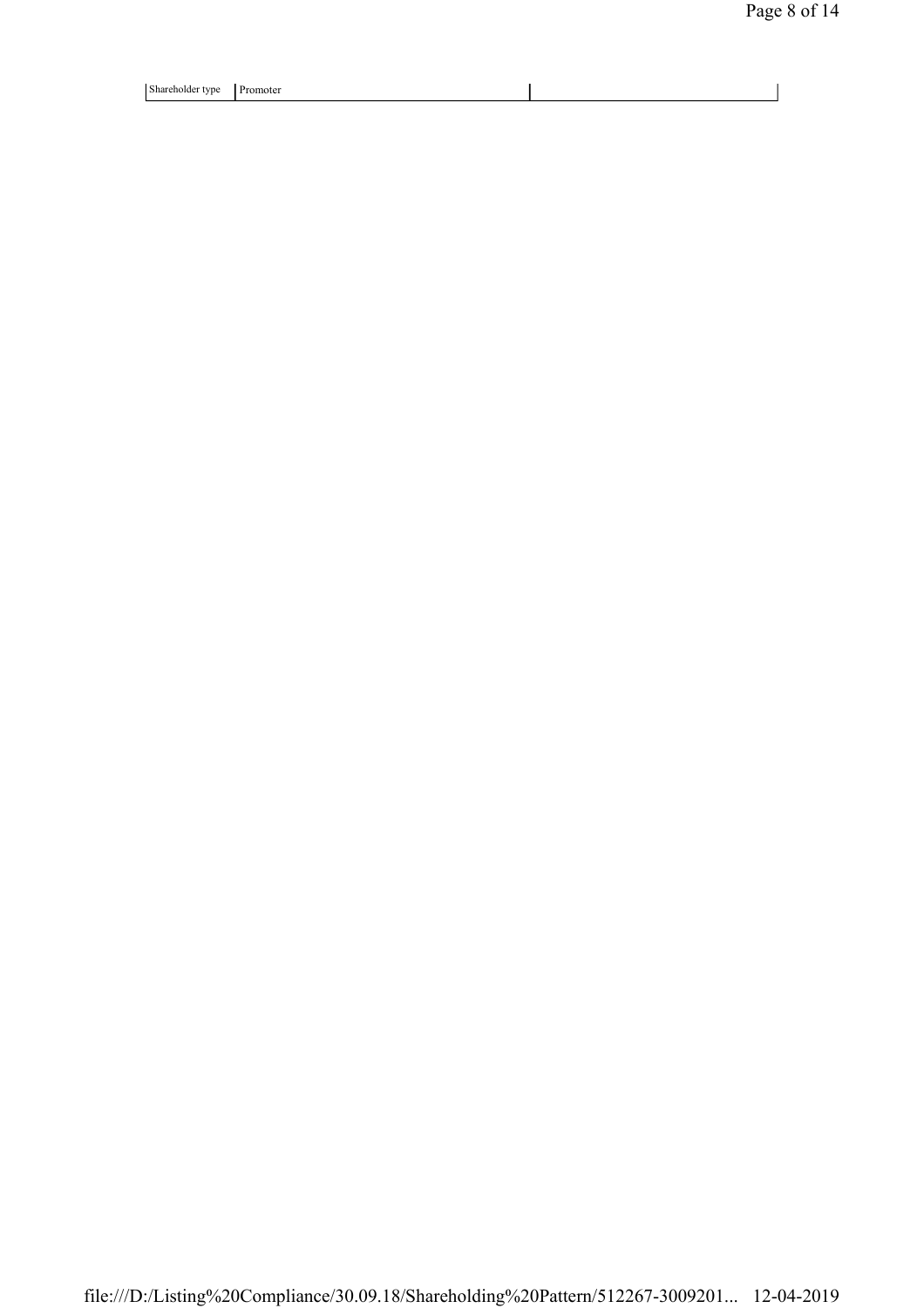| Searial No.                                                                                                                                                                              | $\mathbf{1}$                                                  | $\sqrt{2}$                  |                       |
|------------------------------------------------------------------------------------------------------------------------------------------------------------------------------------------|---------------------------------------------------------------|-----------------------------|-----------------------|
| Category                                                                                                                                                                                 | <b>Bodies Corporate</b>                                       | <b>Bodies Corporate</b>     | Click here to go back |
| Name of the<br>Shareholders (I)                                                                                                                                                          | NEXTWAVE COMMUNICATIONS PRIVATE LIM                           | MN VENTURES PRIVATE LIMITED |                       |
| PAN(II)                                                                                                                                                                                  | AACCD7696J                                                    | AACCI2827E                  | Total                 |
| No. of the<br>Shareholders (I)                                                                                                                                                           | $\mathbf{1}$                                                  | $\mathbf{1}$                | $\overline{c}$        |
| No. of fully paid<br>up equity shares<br>held (IV)                                                                                                                                       | 40794146                                                      | 644639606                   | 685433752             |
| No. Of Partly paid-<br>up equity shares<br>held(V)                                                                                                                                       |                                                               |                             |                       |
| No. Of shares<br>underlying<br>Depository<br>Receipts (VI)                                                                                                                               |                                                               |                             |                       |
| Total nos. shares<br>held $(VII) = (IV) +$<br>$(V)$ + $(VI)$                                                                                                                             | 40794146                                                      | 644639606                   | 685433752             |
| Shareholding as a<br>% of total no. of<br>shares (calculated<br>as per SCRR.<br>1957) (VIII) As a<br>% of $(A+B+C2)$                                                                     | 3.6                                                           | 56.91                       | 60.51                 |
|                                                                                                                                                                                          | Number of Voting Rights held in each class of securities (IX) |                             |                       |
| Class eg: X                                                                                                                                                                              | 40794146                                                      | 644639606                   | 685433752             |
| Class eg:y                                                                                                                                                                               |                                                               |                             |                       |
| Total                                                                                                                                                                                    | 40794146                                                      | 644639606                   | 685433752             |
| Total as a % of<br><b>Total Voting rights</b>                                                                                                                                            | 3.6                                                           | 56.91                       | 60.51                 |
| No. Of Shares<br>Underlying<br>Outstanding<br>convertible<br>securities $(X)$<br>No. of Shares                                                                                           |                                                               |                             |                       |
| Underlying<br>Outstanding<br>Warrants (Xi)                                                                                                                                               |                                                               |                             |                       |
| No. Of Shares<br>Underlying<br>Outstanding<br>convertible<br>securities and No.<br>Of Warrants (Xi)<br>(a)                                                                               |                                                               |                             |                       |
| Shareholding, as a<br>% assuming full<br>conversion of<br>convertible<br>securities (as a<br>percentage of<br>diluted share<br>capital) $(XI) = (VII)$<br>$+(X)$ As a % of<br>$(A+B+C2)$ | 3.6                                                           | 56.91                       | 60.51                 |
| Number of Locked in shares (XII)                                                                                                                                                         |                                                               |                             |                       |
| No. (a)                                                                                                                                                                                  |                                                               |                             |                       |
| As a % of total<br>Shares held (b)                                                                                                                                                       |                                                               |                             |                       |
|                                                                                                                                                                                          | Number of Shares pledged or otherwise encumbered (XIII)       |                             |                       |
| No. $(a)$                                                                                                                                                                                | 28301887                                                      | 32671700                    | 60973587              |
| As a % of total<br>Shares held (b)                                                                                                                                                       | 69.38                                                         | 5.07                        | 8.9                   |
| Number of equity<br>shares held in<br>dematerialized<br>form $(XIV)$                                                                                                                     | 40794146                                                      | 644639606                   | 685433752             |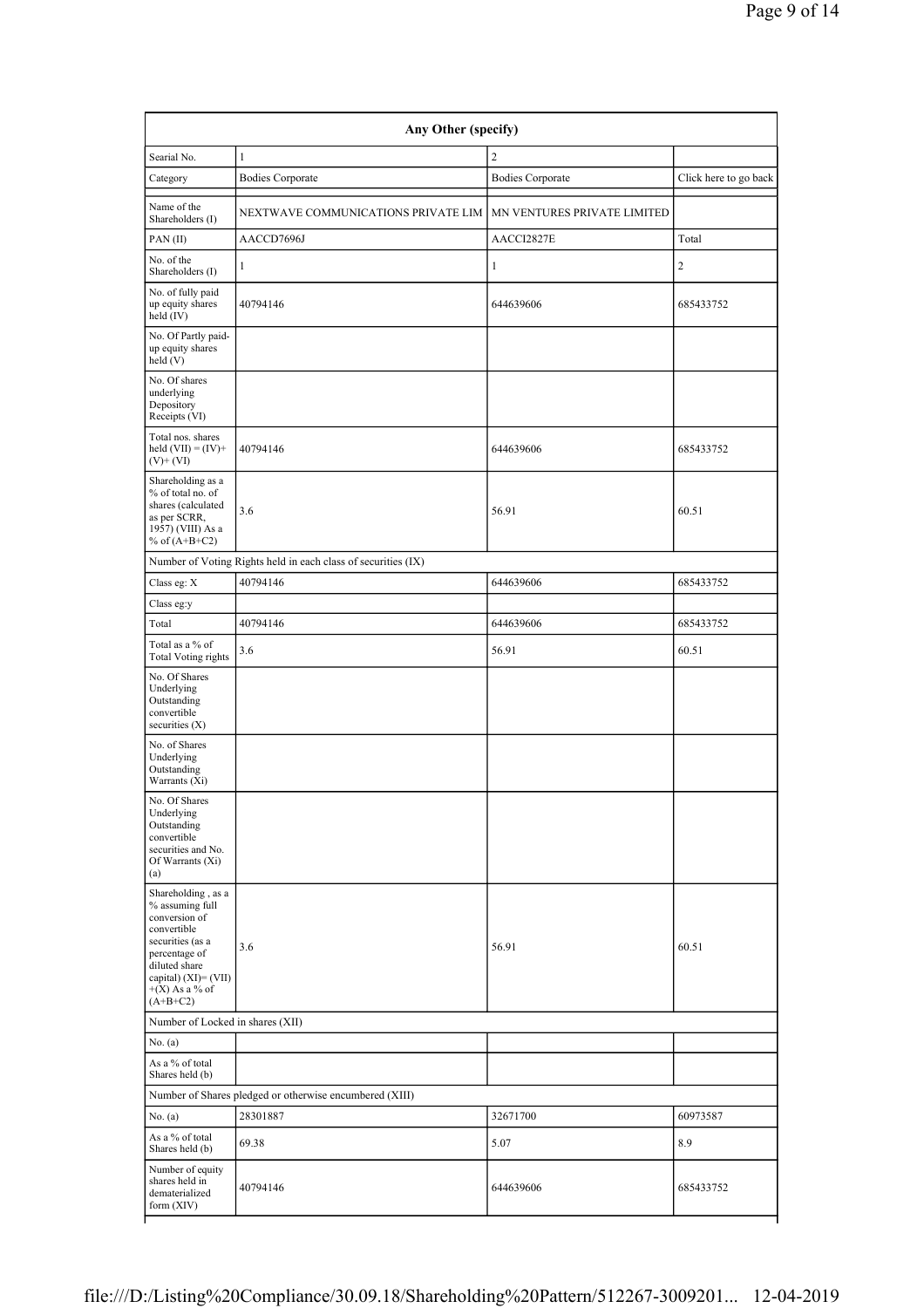|                                 | Reason for not providing PAN |                |  |  |  |  |
|---------------------------------|------------------------------|----------------|--|--|--|--|
| Reason for not<br>providing PAN |                              |                |  |  |  |  |
| Shareholder type                | <b>Promoter Group</b>        | Promoter Group |  |  |  |  |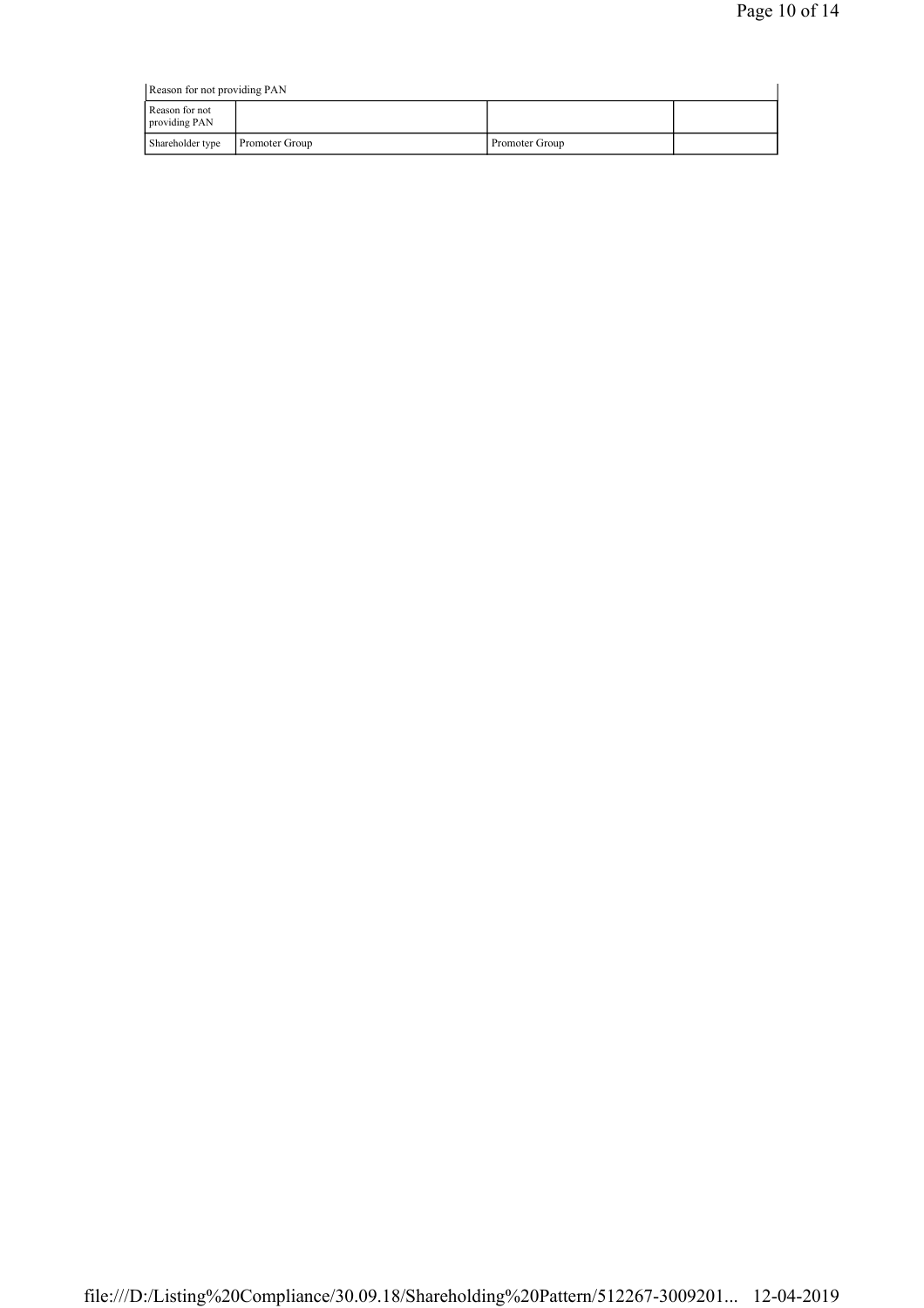| Searial No.                                                                                                                                                                              | $\mathbf{1}$        | $\overline{2}$                      | $\overline{3}$ | $\overline{4}$                                       | 5                                                 | 6                                            | $\overline{7}$             |
|------------------------------------------------------------------------------------------------------------------------------------------------------------------------------------------|---------------------|-------------------------------------|----------------|------------------------------------------------------|---------------------------------------------------|----------------------------------------------|----------------------------|
| Category                                                                                                                                                                                 | Clearing<br>Members | Non-<br>Resident<br>Indian<br>(NRI) | <b>HUF</b>     | <b>Bodies Corporate</b>                              | <b>Bodies Corporate</b>                           | <b>Bodies Corporate</b>                      | <b>Bodies</b><br>Corporate |
| Category / More<br>than 1 percentage                                                                                                                                                     | Category            | Category                            | Category       | More than 1<br>percentage of<br>shareholding         | More than 1<br>percentage of<br>shareholding      | More than 1<br>percentage of<br>shareholding | Category                   |
| Name of the<br>Shareholders (I)                                                                                                                                                          |                     |                                     |                | <b>HASTIN</b><br><b>MARKETING</b><br>PRIVATE LIMITED | TEESTA RETAIL<br><b>PRIVATE</b><br><b>LIMITED</b> | V AND A<br><b>VENTURES LLP</b>               |                            |
| PAN(II)                                                                                                                                                                                  |                     |                                     |                | AABCH5715P                                           | AACCT8123E                                        | AADCV9379B                                   |                            |
| No. of the<br>Shareholders (I)                                                                                                                                                           | 10                  | 28                                  | 153            | 1                                                    | 1                                                 | $\mathbf{1}$                                 | 99                         |
| No. of fully paid<br>up equity shares<br>held (IV)                                                                                                                                       | 197865              | 280777                              | 2137906        | 22387000                                             | 52500000                                          | 263568184                                    | 392263289                  |
| No. Of Partly paid-<br>up equity shares<br>held(V)                                                                                                                                       |                     |                                     |                |                                                      |                                                   |                                              |                            |
| No. Of shares<br>underlying<br>Depository<br>Receipts (VI)                                                                                                                               |                     |                                     |                |                                                      |                                                   |                                              |                            |
| Total nos. shares<br>held $(VII) = (IV) +$<br>$(V)$ + $(VI)$                                                                                                                             | 197865              | 280777                              | 2137906        | 22387000                                             | 52500000                                          | 263568184                                    | 392263289                  |
| Shareholding as a<br>% of total no. of<br>shares (calculated<br>as per SCRR,<br>1957) (VIII) As a<br>% of $(A+B+C2)$                                                                     | 0.02                | 0.02                                | 0.19           | 1.98                                                 | 4.63                                              | 23.27                                        | 34.63                      |
| Number of Voting Rights held in each class of securities (IX)                                                                                                                            |                     |                                     |                |                                                      |                                                   |                                              |                            |
| Class eg: X                                                                                                                                                                              | 197865              | 280777                              | 2137906        | 22387000                                             | 52500000                                          | 263568184                                    | 392263289                  |
| Class eg:y                                                                                                                                                                               |                     |                                     |                |                                                      |                                                   |                                              |                            |
| Total                                                                                                                                                                                    | 197865              | 280777                              | 2137906        | 22387000                                             | 52500000                                          | 263568184                                    | 392263289                  |
| Total as a % of<br><b>Total Voting rights</b>                                                                                                                                            | 0.02                | 0.02                                | 0.19           | 1.98                                                 | 4.63                                              | 23.27                                        | 34.63                      |
| No. Of Shares<br>Underlying<br>Outstanding<br>convertible<br>securities (X)                                                                                                              |                     |                                     |                |                                                      |                                                   |                                              |                            |
| No. of Shares<br>Underlying<br>Outstanding<br>Warrants (Xi)                                                                                                                              |                     |                                     |                |                                                      |                                                   |                                              |                            |
| No. Of Shares<br>Underlying<br>Outstanding<br>convertible<br>securities and No.<br>Of Warrants (Xi)<br>(a)                                                                               |                     |                                     |                |                                                      |                                                   |                                              |                            |
| Shareholding, as a<br>% assuming full<br>conversion of<br>convertible<br>securities (as a<br>percentage of<br>diluted share<br>capital) $(XI) = (VII)$<br>$+(X)$ As a % of<br>$(A+B+C2)$ | 0.02                | 0.02                                | 0.19           | 1.98                                                 | 4.63                                              | 23.27                                        | 34.63                      |
| Number of Locked in shares (XII)                                                                                                                                                         |                     |                                     |                |                                                      |                                                   |                                              |                            |
| No. (a)                                                                                                                                                                                  |                     |                                     |                |                                                      |                                                   |                                              |                            |
| As a % of total<br>Shares held (b)                                                                                                                                                       |                     |                                     |                |                                                      |                                                   |                                              |                            |
| Number of equity                                                                                                                                                                         | 197865              | 280777                              | 2137906        | 22387000                                             | 52500000                                          | 263568184                                    | 392263289                  |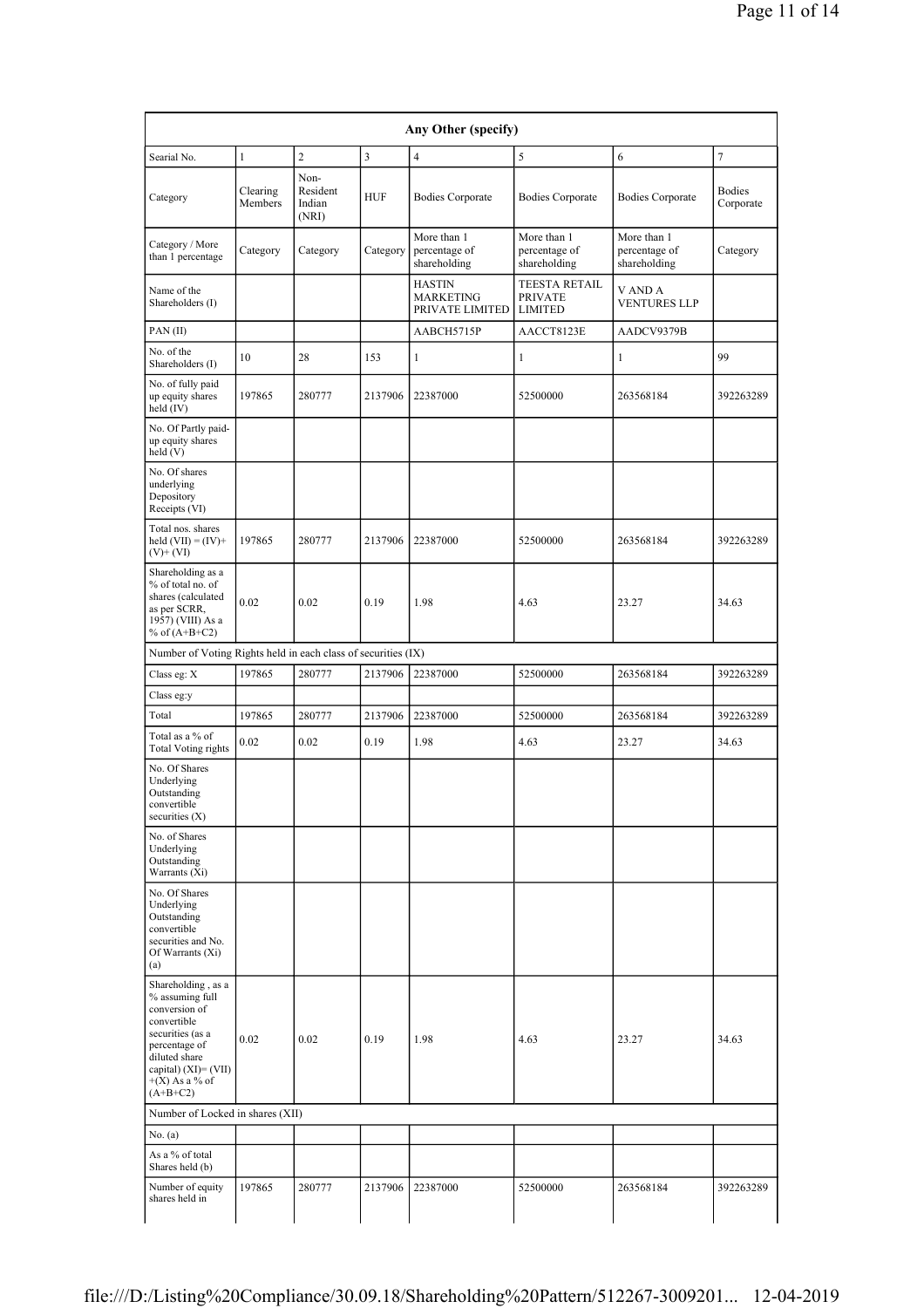| dematerialized<br>form $(XIV)$  |  |  |  |  |  |  |  |  |
|---------------------------------|--|--|--|--|--|--|--|--|
| Reason for not providing PAN    |  |  |  |  |  |  |  |  |
| Reason for not<br>providing PAN |  |  |  |  |  |  |  |  |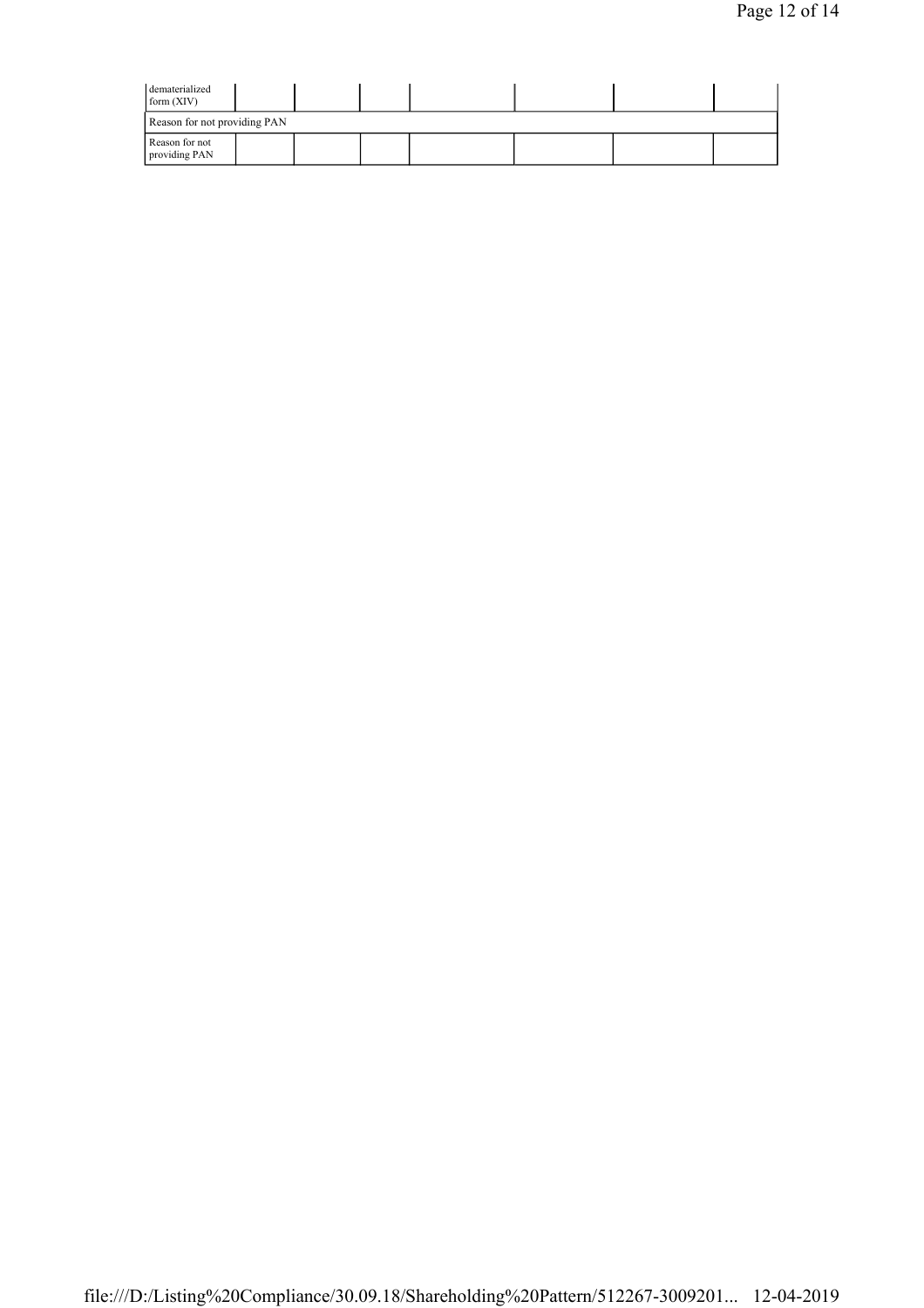| Any Other (specify)                                                                                                                                                                      |                       |  |  |  |  |  |
|------------------------------------------------------------------------------------------------------------------------------------------------------------------------------------------|-----------------------|--|--|--|--|--|
| Searial No.                                                                                                                                                                              |                       |  |  |  |  |  |
| Category                                                                                                                                                                                 |                       |  |  |  |  |  |
| Category / More<br>than 1 percentage                                                                                                                                                     |                       |  |  |  |  |  |
| Name of the<br>Shareholders (I)                                                                                                                                                          | Click here to go back |  |  |  |  |  |
| PAN(II)                                                                                                                                                                                  | Total                 |  |  |  |  |  |
| No. of the<br>Shareholders (I)                                                                                                                                                           | 290                   |  |  |  |  |  |
| No. of fully paid<br>up equity shares<br>held (IV)                                                                                                                                       | 394879837             |  |  |  |  |  |
| No. Of Partly paid-<br>up equity shares<br>held(V)                                                                                                                                       |                       |  |  |  |  |  |
| No. Of shares<br>underlying<br>Depository<br>Receipts (VI)                                                                                                                               |                       |  |  |  |  |  |
| Total nos. shares<br>held $(VII) = (IV) +$<br>$(V)+(VI)$                                                                                                                                 | 394879837             |  |  |  |  |  |
| Shareholding as a<br>% of total no. of<br>shares (calculated<br>as per SCRR,<br>1957) (VIII) As a<br>% of $(A+B+C2)$                                                                     | 34.86                 |  |  |  |  |  |
| Number of Voting Rights held in each class of securities (IX)                                                                                                                            |                       |  |  |  |  |  |
| Class eg: X                                                                                                                                                                              | 394879837             |  |  |  |  |  |
| Class eg:y                                                                                                                                                                               |                       |  |  |  |  |  |
| Total                                                                                                                                                                                    | 394879837             |  |  |  |  |  |
| Total as a % of<br><b>Total Voting rights</b>                                                                                                                                            | 34.86                 |  |  |  |  |  |
| No. Of Shares<br>Underlying<br>Outstanding<br>convertible<br>securities $(X)$                                                                                                            |                       |  |  |  |  |  |
| No. of Shares<br>Underlying<br>Outstanding<br>Warrants (Xi)                                                                                                                              |                       |  |  |  |  |  |
| No. Of Shares<br>Underlying<br>Outstanding<br>convertible<br>securities and No.<br>Of Warrants (Xi)<br>(a)                                                                               |                       |  |  |  |  |  |
| Shareholding, as a<br>% assuming full<br>conversion of<br>convertible<br>securities (as a<br>percentage of<br>diluted share<br>capital) $(XI) = (VII)$<br>$+(X)$ As a % of<br>$(A+B+C2)$ | 34.86                 |  |  |  |  |  |
| Number of Locked in shares (XII)                                                                                                                                                         |                       |  |  |  |  |  |
| No. (a)                                                                                                                                                                                  |                       |  |  |  |  |  |
| As a % of total<br>Shares held (b)                                                                                                                                                       |                       |  |  |  |  |  |
| Number of equity<br>shares held in<br>dematerialized<br>form $(XIV)$                                                                                                                     | 394879837             |  |  |  |  |  |
| Reason for not providing PAN                                                                                                                                                             |                       |  |  |  |  |  |
| Reason for not<br>providing PAN                                                                                                                                                          |                       |  |  |  |  |  |